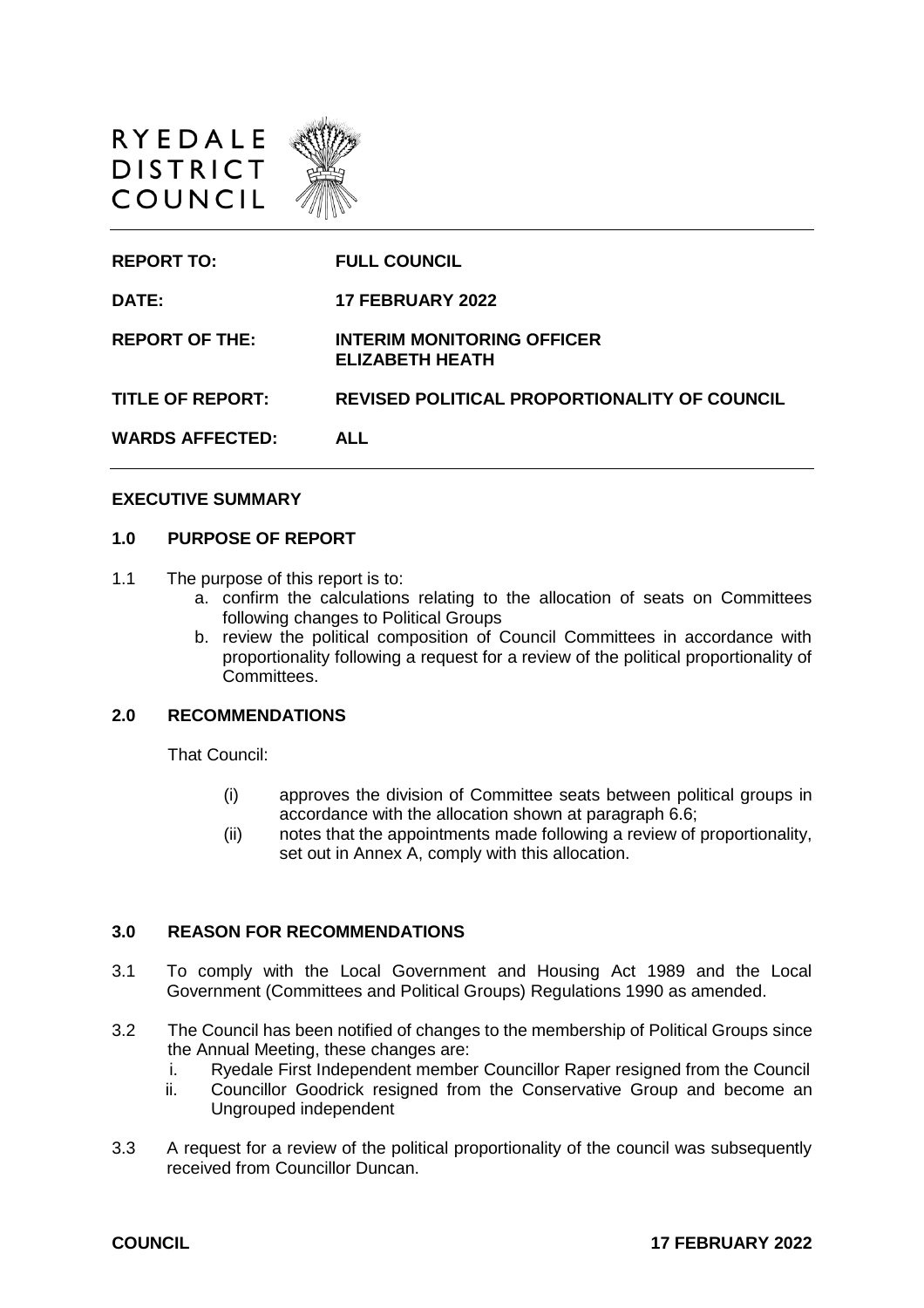#### **4.0 SIGNIFICANT RISKS**

4.1 There are no significant risks related to the recommendations in this report, which seek to ensure compliance with legal requirements.

#### **5.0 POLICY CONTEXT AND CONSULTATION**

#### **A. Committees for 2021/22**

5.1 In accordance with the Council's Constitution, the Council agreed the membership of its Committees at the Annual Meeting of Full Council held on 20 May 2021. In doing so it agreed the allocation of seats on Committees between Political Groups.

#### **B. The Allocation of Seats on Committees between Political Groups and the Appointment of Members to Committees**

- 5.2 Ryedale District Council is to be treated as being divided into different political groups for the purposes of the Local Government and Housing Act 1989, because at least one political group has been constituted in the prescribed way.
- 5.3 The Local Government & Housing Act 1989 and associated regulations, requires the distribution of seats on Committees and Sub-Committees to be on the basis of political proportionality so far as it is "reasonably practicable" between the political groups of the Council unless every Member of the Council agrees that some other basis of allocation should be used.
- 5.4 The distribution of Committee places between the groups needs to have regard to these rules.
- 5.5 A political group is any group of two or more Councillors who notify the Chief Executive that it wishes to be considered as a political group. In law it is a "group" only for the purposes of allocating places on Committees. It is a matter for individual groups to decide whether to get together for political purposes such as a coalition.
- 5.6 In making appointments to Committees the Council must be guided by the following principles:-
	- (a) Not all seats on the Committees can be allocated to one political party;
	- (b) The majority of seats should be awarded to a group having a majority on the Council;
	- (c) Subject to (a) and (b) the total number of places allocated on all Committees must be proportionate to the political strength on the Council as a whole;
	- (d) Subject to (c) the places on each Committee must be proportionate to political strength.
- 5.7 One effect of the rules is that there is no requirement for all political groups to be represented on all Committees unless the figures justify such representation. If the Committee size means a smaller group does not get a place, then that is not unlawful. It is a matter for the Council to decide on the size of Committees and the distribution of places between the groups, and for the political groups to determine their individual membership.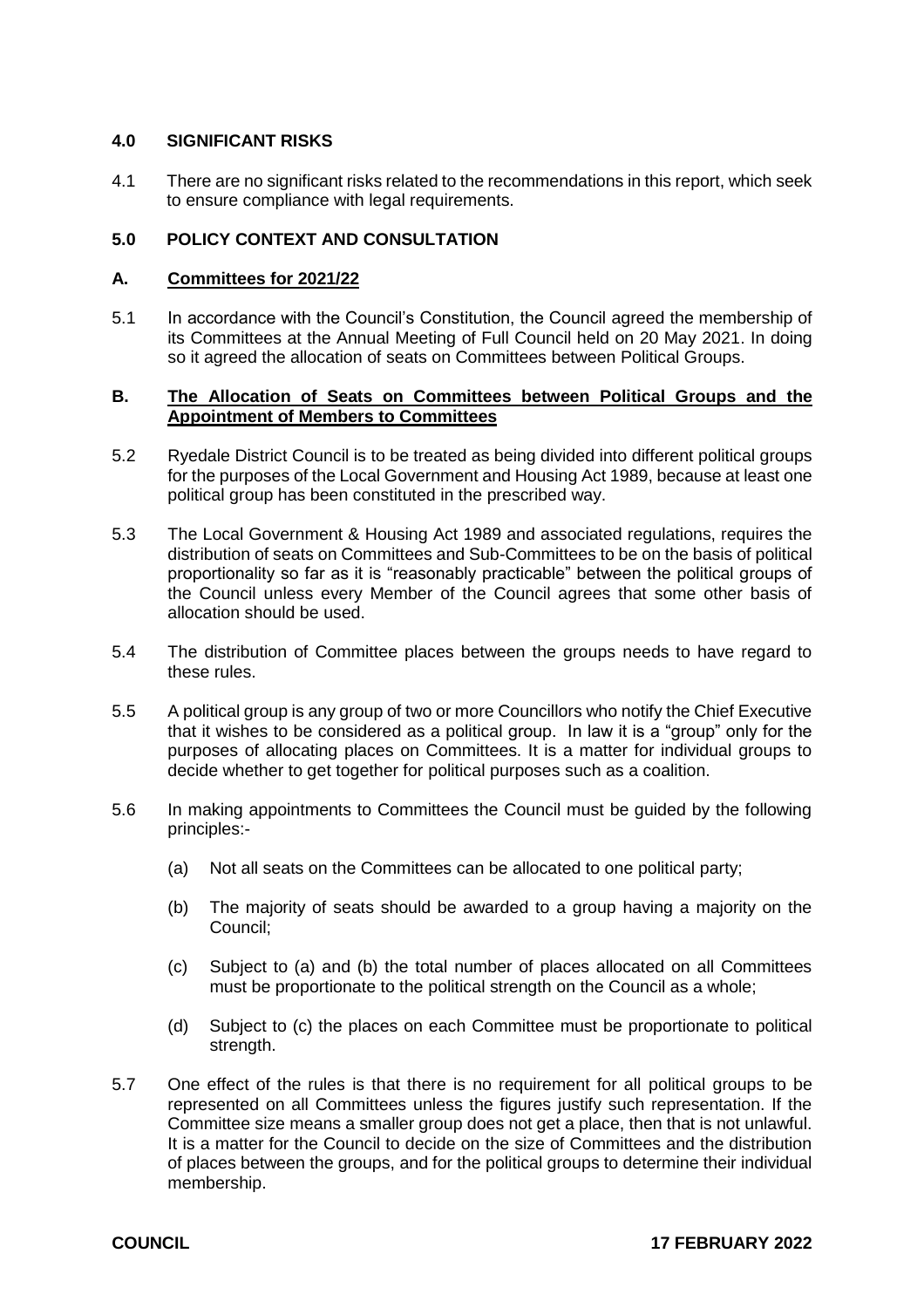5.8 The Council, at its Annual General Meeting, agreed to apply political proportionality rules to the following Committees of the Council:-

| <b>COMMITTEE</b> |                                   |  |  |  |
|------------------|-----------------------------------|--|--|--|
|                  | 1.   Policy & Resources Committee |  |  |  |
| 2.               | Overview & Scrutiny Committee *   |  |  |  |
| 3 <sub>1</sub>   | Planning Committee                |  |  |  |

\* The Overview and Scrutiny Committee also acts as the District Council's Audit Committee and Corporate Governance Standards Committee.

# **6.0 REPORT DETAILS**

- 6.1 In terms of appointments of Members to Committees, Council is requested to note the following constitutional provisions:
	- 1. Each Councillor may only sit on one Committee ;
	- 2. Each political group may have substitutes to cover the absence of members of the group on the Policy and Resources Committee and the Planning Committee. Most political groups are entitled to two named substitutes.
	- 3. There are no substitutes on the Overview and Scrutiny and the Licensing Committee.
	- 4. In relation to choosing substitutes on the Policy and Resources Committee and the Planning Committee, one named substitute for each political group can be drawn from the Overview and Scrutiny Committee but the substitute cannot scrutinise a decision they were part of say on the Policy and Resources Committee.
- 6.2 The changes to Political Groups has resulted in a change to the Political Balance of the council, resulting in the strength of the political groups on the Council of 29 Members being as follows:-

| Conservative                     | 10 | (34.48%)   |
|----------------------------------|----|------------|
| Liberal                          | 5  | (17.24%)   |
| Independent                      | 5  | (17.24%)   |
| Independents for Ryedale         | 3  | (10.34%)   |
| Liberal Democrat and Independent | 3  | (10.34%)   |
| Ryedale First Independents (RFI) | 2  | $(6.90\%)$ |
| Independent (Ungrouped)          | 1  | (3.45%)    |
|                                  | 29 |            |
| Vacant                           | 1  |            |
|                                  | 30 |            |

6.3 Given the political composition of the Council, political proportionality is considered to be achieved with the following Committee sizes:

| Policy and Resources         | 10 |
|------------------------------|----|
| <b>Overview and Scrutiny</b> | 9  |
| Planning                     | 10 |
| Total                        |    |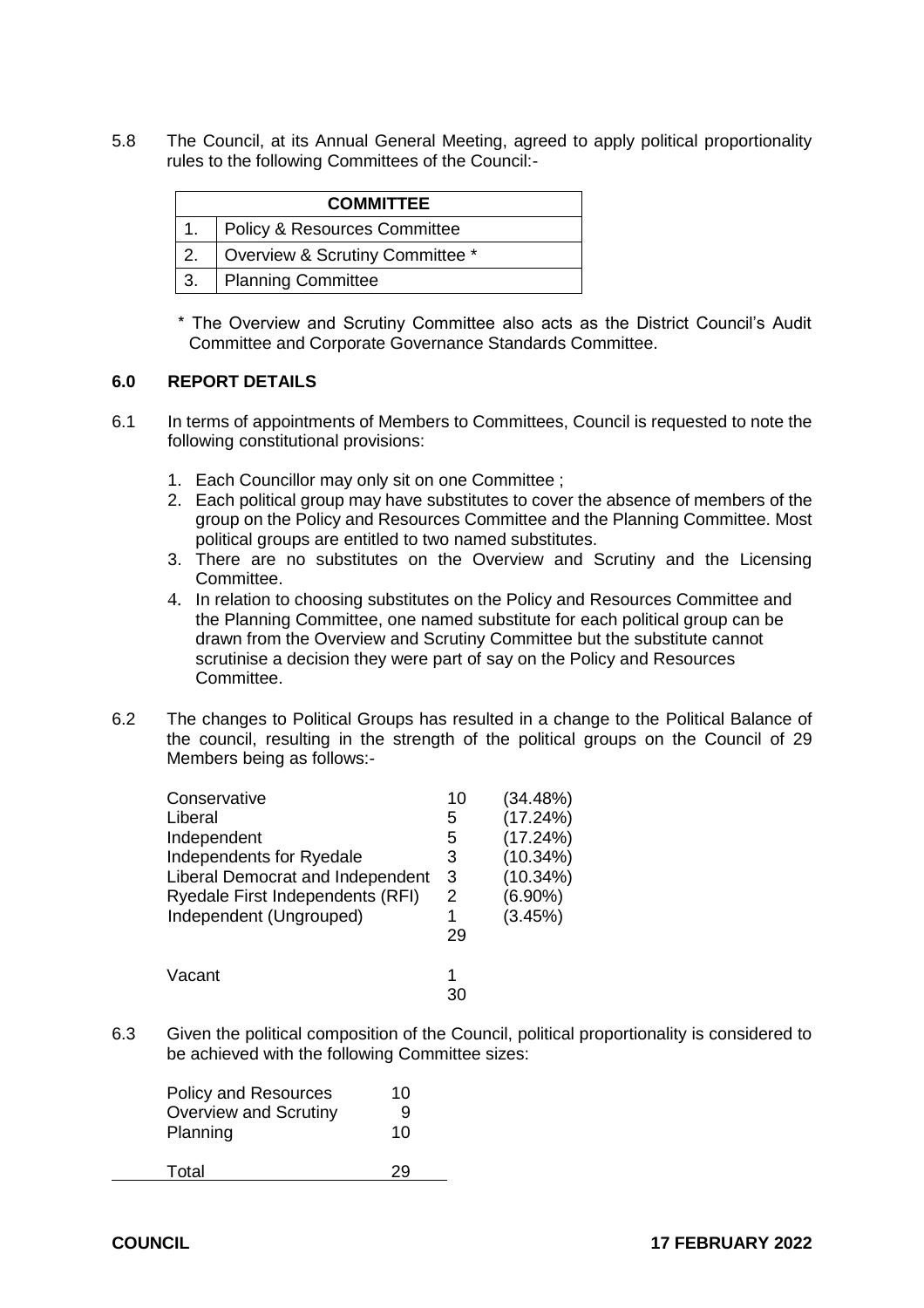- 6.4 The legal obligation to ensure that there is proportionality in the political composition of Committees extends only to proportionate representation of members of political groups and does not require ungrouped single members to be proportionally represented.
- 6.5 The impact of the changes to Political Groups on Committee seat allocation based on the numerical entitlement calculation is as follows:

|            | Conservative | Liberal | Independent | Independent<br>for Ryedale | Liberal<br>Democrat<br>and<br>Independent | Ryedale<br>First<br>Independent | Ungrouped |
|------------|--------------|---------|-------------|----------------------------|-------------------------------------------|---------------------------------|-----------|
| Committees | 10           |         |             |                            |                                           |                                 |           |

# 6.6 The impact of the changes on subsequent Committee seat allocation is as follows:

| <b>Political Group</b>                     | Policy & Resources<br>Committee | <b>Overview &amp; Scrutiny</b><br>Committee | <b>Planning Committee</b> | Total:<br>(29)<br>seats) |
|--------------------------------------------|---------------------------------|---------------------------------------------|---------------------------|--------------------------|
| Conservative                               | 4                               | $3(-1)$                                     | 3                         | 10                       |
| Liberal                                    | 2                               |                                             | 2                         | 5                        |
| Independent                                |                                 | 2                                           | 2                         | 5                        |
| Independent for Ryedale                    |                                 |                                             |                           | 3                        |
| <b>Liberal Democrat and</b><br>Independent |                                 |                                             |                           | 3                        |
| <b>Ryedale First</b><br>Independent (RFI)  |                                 | $0(-1)$                                     |                           | $\mathfrak{p}$           |
| Ungrouped                                  | 0                               | $1 (+1)$                                    | $\overline{0}$            |                          |
| Total                                      | 10                              | 9                                           | 10                        | 29                       |

6.7 The current appointed membership to committees following a review of proportionality complies with the revised allocation of seats following changes to Political Groups. A copy of the membership is attached at Annex A of the report.

# **7.0 IMPLICATIONS**

- 7.1 The following implications have been identified:
	- a) Financial None.
	- b) Legal This report ensures compliance with the Local Government & Housing Act 1989 and associated regulations.
	- c) Other (Equalities, Staffing, Planning, Health & Safety, Environmental and Climate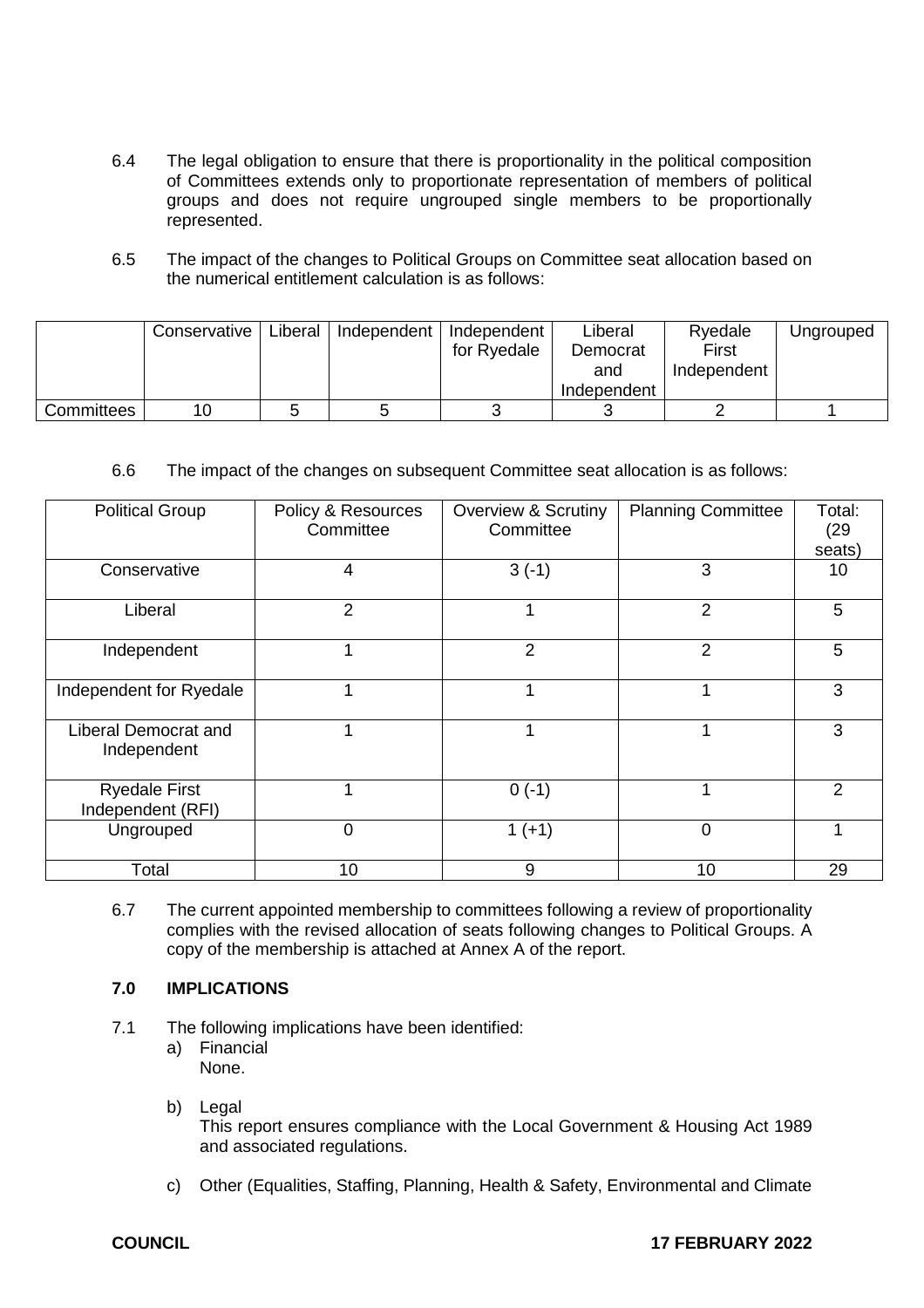Change, Crime & Disorder) None.

# **Elizabeth Heath Interim Monitoring Officer**

| <b>Author:</b>  | Elizabeth Heath, Interim Monitoring Officer |
|-----------------|---------------------------------------------|
| Telephone No:   | 01653 600666                                |
| E-Mail Address: | elizabeth.heath@ryedale.gov.uk              |

# **Background Papers:**

None.

# **Background Papers are available for inspection at:**

Not applicable.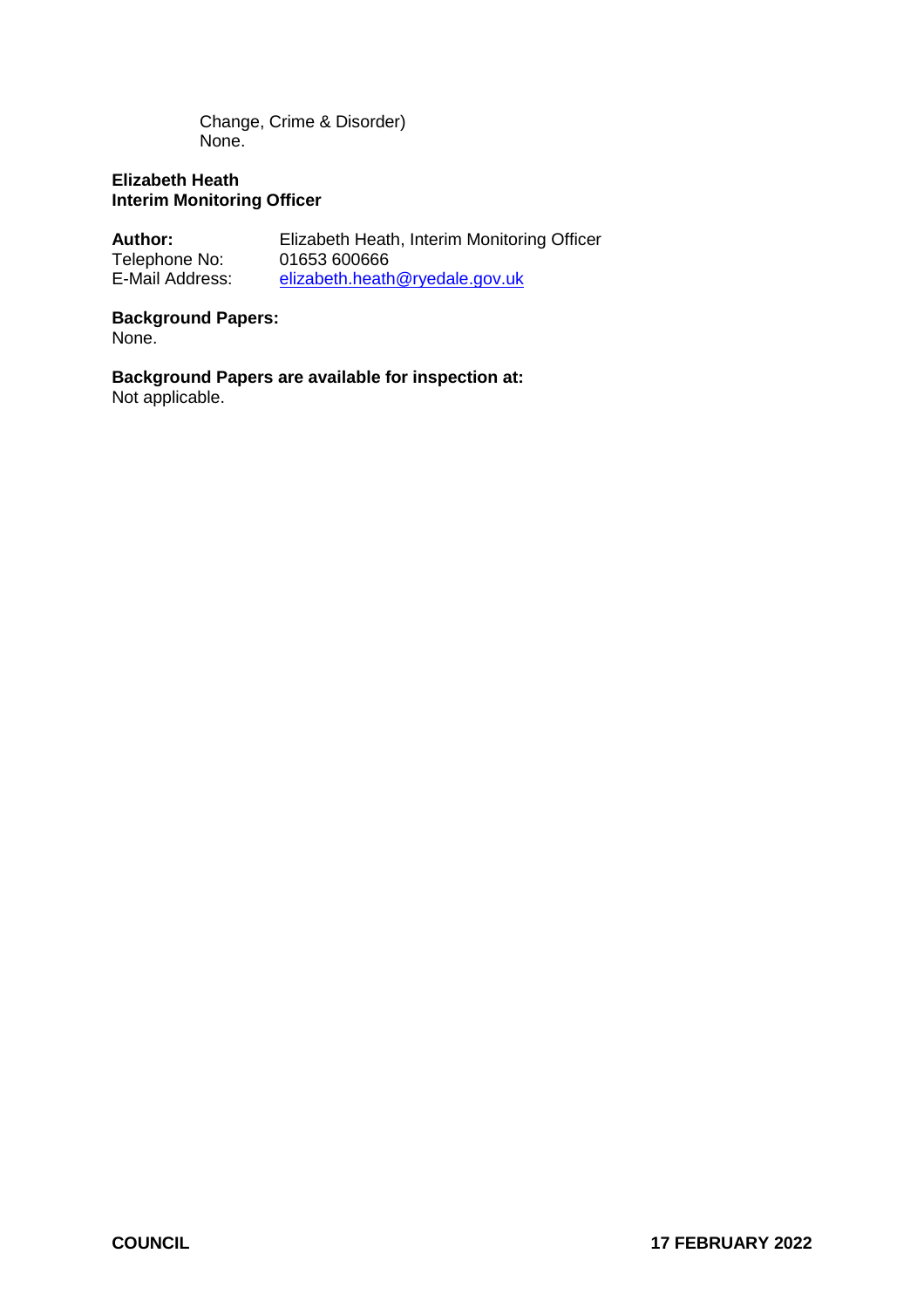# **RYEDALE DISTRICT COUNCIL**

# **APPOINTMENT OF MEMBERS TO COMMITTEES 2021 - 2022**

# **POLICY & RESOURCES COMMITTEE**

| <b>Conservative</b>                                 | Liberal                                                          | Independent                             | <b>Ryedale</b><br><b>First</b><br>Independent | Independent<br>for Ryedale                  | Lib Dem &<br>Independent        | <b>Ungrouped</b>   |
|-----------------------------------------------------|------------------------------------------------------------------|-----------------------------------------|-----------------------------------------------|---------------------------------------------|---------------------------------|--------------------|
| K C Duncan<br>C W Delaney<br>C Docwra<br>S M Graham | J Andrews<br>A Clark (to<br>be ratified<br>at Council<br>17 Feb) | L M Burr<br>(VC)                        | S Arnold                                      | J Frank                                     | $D \in$ Keal $(C)$              |                    |
| <b>Substitutes</b><br>J R Bailey<br>J Mackenzie     | <b>Substitutes</b><br>С<br><b>Brackstone</b><br><b>M</b> Potter  | <b>Substitutes</b><br><b>PJ</b> Andrews | <b>Substitutes</b><br>J A Windress            | <b>Substitutes</b><br>E Hope<br>D E Cussons | <b>Substitutes</b><br>S P Mason | <b>Substitutes</b> |

# **OVERVIEW & SCRUTINY COMMITTEE<sup>1</sup>**

| <b>Conservative</b>          | Liberal | Independent Ryedale | <b>First</b><br>Independent | Independent Lib Dem &<br>for Ryedale | Independent | Ungrouped  |
|------------------------------|---------|---------------------|-----------------------------|--------------------------------------|-------------|------------|
| R King                       |         | C Wass A R Riby     |                             | D E Cussons                          | T Middleton | C Goodrick |
| WRFH<br>Oxley<br>$N$ Corbutt | (VC)    | A E Raine           |                             |                                      | (C)         |            |

N Garbutt Moore

#### **PLANNING COMMITTEE**

| <b>Conservative</b>                          | Liberal                                           | Independent                           | <b>Ryedale</b><br><b>First</b><br>Independent | Independent Lib Dem &<br>for Ryedale         | Independent                    | <b>Ungrouped</b>   |
|----------------------------------------------|---------------------------------------------------|---------------------------------------|-----------------------------------------------|----------------------------------------------|--------------------------------|--------------------|
| J R Bailey<br>M J T Cleary<br>J Mackenzie    | <b>M</b> Potter<br>(VC)<br>С<br><b>Brackstone</b> | P J Andrews<br>(C)<br>SNR<br>Thackray | J A Windress                                  | E Hope                                       | S P Mason                      |                    |
| <b>Substitutes</b><br>C Docwra<br>S M Graham | <b>Substitutes</b><br>J Andrews                   | <b>Substitutes</b><br>A R Riby        | <b>Substitutes</b><br>S Arnold                | <b>Substitutes</b><br>J Frank<br>D E Cussons | <b>Substitutes</b><br>D E Keal | <b>Substitutes</b> |

<sup>&</sup>lt;sup>1</sup> In accordance with the Council's Constitution, where a Member of Overview and Scrutiny Committee has acted as a named substitute at any Policy Committee they may not subsequently scrutinise any decision in which they have been involved.